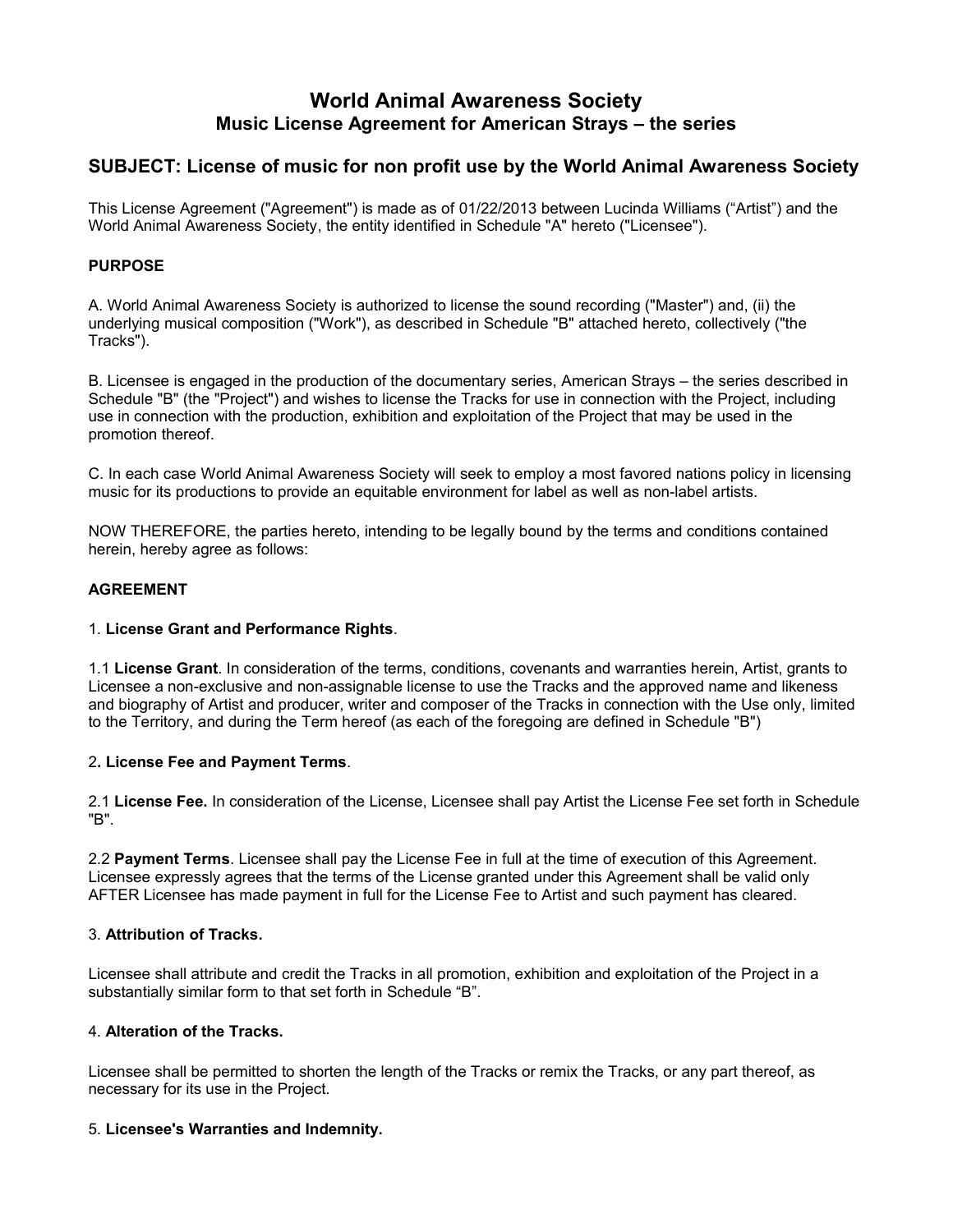5.1 **Accuracy of information.** All information provided by Licensee herein and during the Term hereof shall be accurate, complete and not misleading in any material respect.

5.2 **Limited Use of Tracks and Materials**. Licensee shall only use the Tracks and the Materials for the Use and only in connection with the Project as defined in Schedule "A" and shall not use, exploit or in any way attempt to obtain any benefit there from, except in strict accordance with the terms of this Agreement.

5.3 **Indemnity.** Licensee shall indemnify, hold harmless and defend Artist from and against any and all claims, demands, suits, damages, liabilities and all reasonable expenses connected thereto, including attorneys' fees, against or suffered by Artist with respect to any matter that arises from or is a result of a breach or attempted breach of this Agreement by Licensee.

## 6.0. **Artist's Warranty, Indemnity, Disclaimer and Limitations of Liability.**

6.1 **Warranties.** Artist warrants only that it has the right to grant the License on behalf of Artist. Artist agrees to indemnify and hold harmless Licensee from and against any and all claims, costs, losses, expenses, damages, judgments and liability (including reasonable attorney's fees) which may arise as a result of or in connection with a breach of Artist's warranty herein provided.

6.2 **Limitation of Liability**. Artist shall not be liable for any indirect, special or consequential damages including but not limited to loss of anticipated profits, in connection with or arising from this Agreement and shall not be liable for any loss, damage, claim or liability regardless of cause.

#### 7.0 **Additional Restrictions and Rights.**

Licensee acknowledges and agrees to the following restrictions and rights concerning use of the License conferred under this Agreement:

7.1 **Motion Picture Broad Rights**. The right throughout the Territory to fix and record the Tracks in synchronization or timed relation with the Project and to make copies thereof and of the Materials in the form of negatives and prints necessary for distribution, exhibition and exploitation in all media now known or hereafter devised, including, without limitation, theatrical and non-theatrical exhibition and broadcast on all forms of television, including network, non-network, local or syndicated, internet, VOD, broadcasts, "pay television", "cable television", "subscription television", "CATV", closed circuit television and to import and export film copies of any gauge of the Project embodying the Tracks and the Materials.

7.2 **Resale of Tracks as Soundtrack**: The Licensee gives up the right throughout the Territory to cause or authorize the resell of the Tracks as a soundtrack on any audio devices and in any format whether now known or hereinafter devised ("Audio Devices"), and the use of the Materials in and as part of the resell of the Tracks. There is to be no resale.

7.3 **Out of Context Trailers.** The right throughout the Territory to use and perform the Tracks and the Materials as authorized herein in connection with trailers, teasers, adverts and promo's (out of context with the use in the Project) utilized to advertise and publicize the Project.

7.4 **Motion Picture Trailers**. The right throughout the Territory to fix and record the Tracks in synchronization or timed relation with the visual elements of the Trailer and to make copies thereof and of the Materials in the form of negatives and prints necessary for distribution and exhibition of the Trailer in all media now known or hereafter devised, including, without limitation, theatrical and non-theatrical exhibition and broadcast on all forms of television, including network, non-network, local or syndicated broadcasts, "pay television", "cable television", "subscription television", "CATV", closed circuit television and to import and export film copies of any gauge of the Project embodying the Tracks and the Materials.

7.5 **Free Television Only.** The right throughout the Territory to fix and record the Tracks in synchronization or timed relation with the Project and to make copies thereof and of the Materials in the form of negatives and prints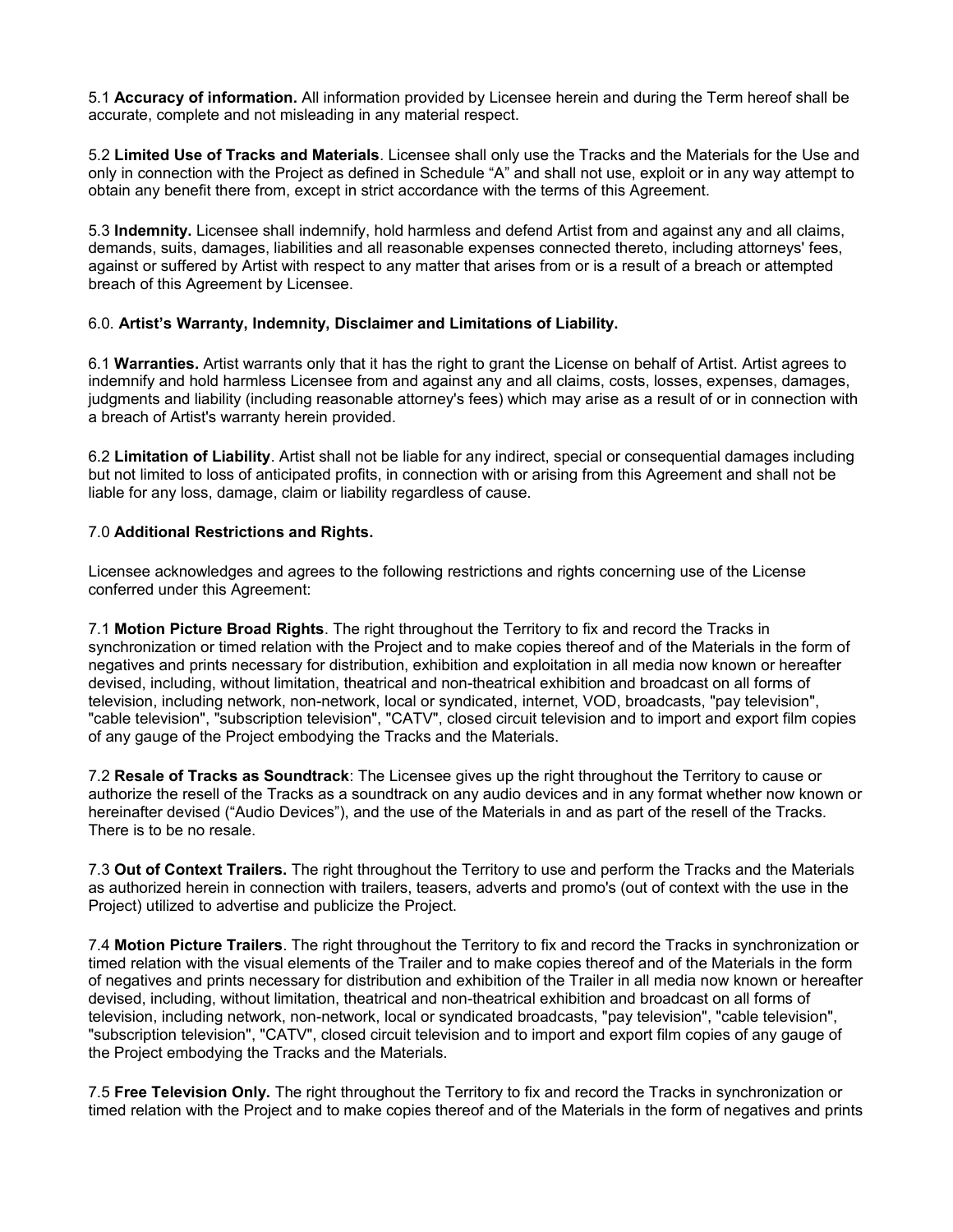necessary for distribution, exploitation and exhibition of the Project in all forms of free television, including network, non-network, local or syndicated broadcasts (but excluding cable transmission or "CATV" television).

7.6 **Pay and Subscription TV Only**. The right throughout the Territory to fix and record the Tracks in any manner, medium, form, or language in synchronization or timed relation with the Project and to make copies thereof and of the Materials in the form of negatives and prints necessary for distribution, exhibition and exploitation via cable television, pay television, subscription television, CATV systems or via any form of receiver for which a fixed fee or subscription fee is charged to the viewer for the viewing of the Project alone or as part of a program of viewer selections.

7.7 **All TV.** The right throughout the Territory to fix and record the Tracks in any manner, medium, form, or language in synchronization or timed relation with the Project and to make copies thereof and of the Materials in the form of negatives and prints necessary for distribution, exhibition and exploitation via all forms of television, including free television, network, non-network, local or syndicated broadcasts, cable television, pay television, subscription television, CATV systems or

otherwise, including exhibition on common carriers.

7.8 **Internet.** The right throughout the Territory to fix and record the Tracks in any manner, medium, form, or language in synchronization or timed relation with the Project and to make copies thereof and of the Materials in the form necessary for transmission via the Internet by means of so-called real-time streaming or similar methods of interpreter program transfer.

#### 8.0 **General.**

8.1 **Notices**. All notices permitted or required under this Agreement shall be in writing and shall be delivered as follows (i) by email, (ii) by U.S. Mail (iii) by facsimile transmission, or (iv) by certified or registered mail, return receipt requested, five days after deposit in the mail.

8.2 **Waiver and Severability**. The failure of either party to require performance by the other party of any provision hereof shall not affect the full right to require such performance at any time thereafter; nor shall the waiver by either party of a breach of any provision hereof be taken or held to be a waiver of the provision itself. In the event that any provision of this Agreement shall be unenforceable or invalid under any applicable law or be so held by applicable court decision, such unenforceability or invalidity shall not render this Agreement unenforceable or invalid as a whole, and, in such event, such provision shall be changed and interpreted so as to best accomplish the objectives of such provisions within the limits of applicable law or applicable court decisions.

8.3 **Arbitration and Controlling Law**. Any and all disputes that may arise between the Parties under or in connection with this Agreement shall be submitted (together with any counterclaims and disputes under or in connection with other agreements between the parties) to final and binding arbitration heard by a single arbitrator in accordance with the then-current Commercial Arbitration Rules of the American Arbitration Association (the "AAA"). The arbitration shall be conducted in Michigan. All questions concerning the validity, operation, interpretation, and construction of this Agreement will be governed by and determined in accordance with the laws of the State of Michigan.

8.4 **Counterparts.** This Agreement may be executed in two or more counterparts, each of which will be considered an original, but all of which together will constitute one and the same instrument.

8.5 **Entire Agreement**. This Agreement is the entire agreement between Artist and Licensee, which supersedes any prior or contemporaneous agreement or understanding, whether written or oral, and any other communications between Artist and Licensee relating to the subject matter of this Agreement. This Agreement may not be changed orally, but only in writing signed by both parties which specifically references this Agreement.